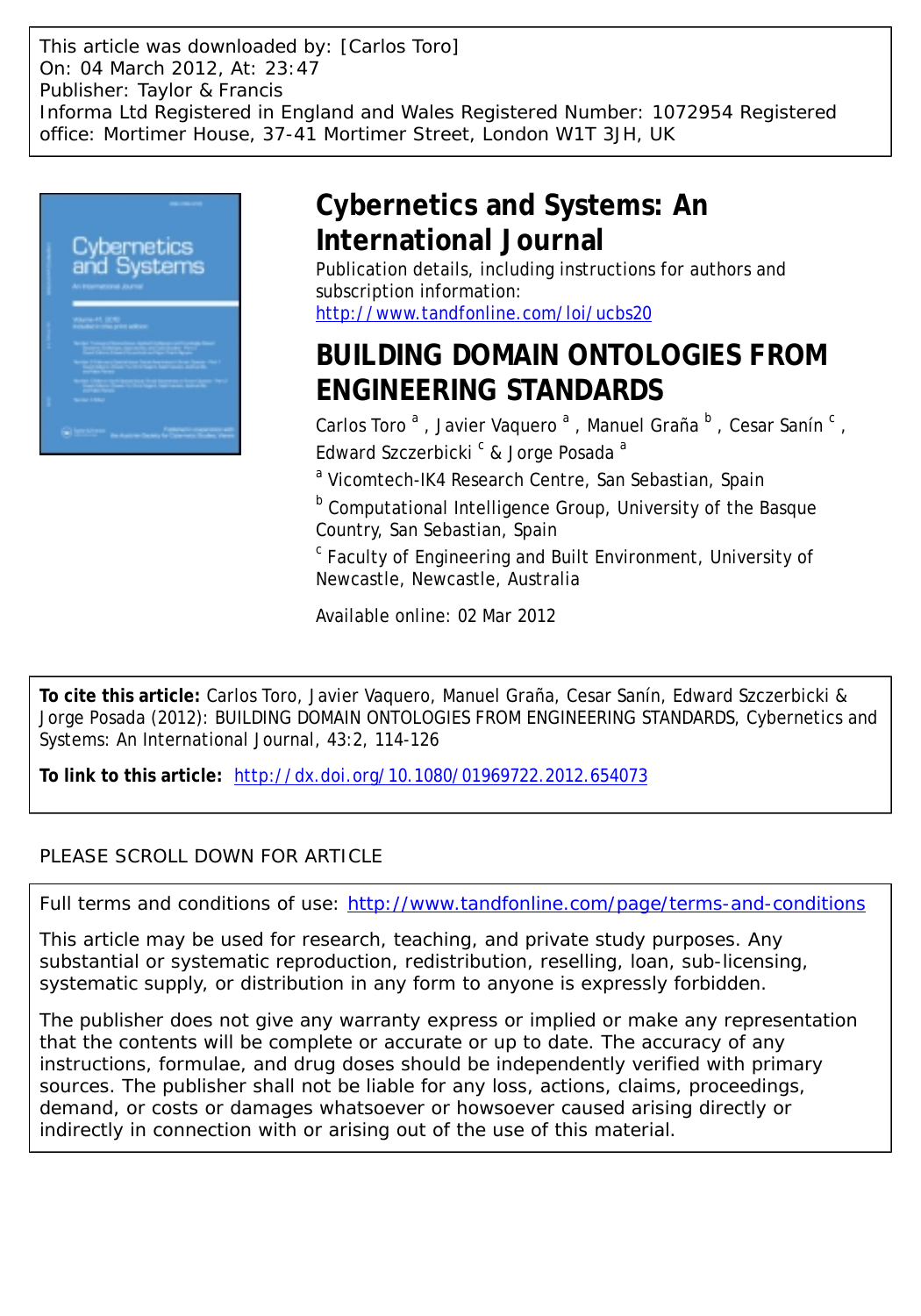

Cybernetics and Systems: An International Journal, 43:114–126 Copyright  $\odot$  2012 Taylor & Francis Group, LLC ISSN: 0196-9722 print/1087-6553 online DOI: 10.1080/01969722.2012.654073

# Building Domain Ontologies from Engineering Standards

CARLOS TORO<sup>1</sup>, JAVIER VAQUERO<sup>1</sup>, MANUEL GRAÑA<sup>2</sup>, CESAR SANÍN<sup>3</sup>, EDWARD SZCZERBICKI<sup>3</sup>, and JORGE POSADA<sup>1</sup>

<sup>1</sup>Vicomtech-IK4 Research Centre, San Sebastian, Spain  $\rm ^2$ Computational Intelligence Group, University of the Basque Country, San Sebastian, Spain  $3$ Faculty of Engineering and Built Environment, University of Newcastle, Newcastle, Australia

The use of engineering standards in virtual engineering and their potential as models for the specification of a given domain's ontology are arguably unexplored. The importance of domain modeling in virtual engineering deals directly with the potential benefits that the semantic technologies may bring, allowing to discover implicit knowledge that can be beneficial for engineers. This work presents a state-of-the-art review of the technologies used in our approach, a successful case study where our methodology was applied, and the description and results of an experiment designed to provide a quantitative validation of our methodology.

KEYWORDS domain modeling, knowledge-based systems, ontologies

#### INTRODUCTION

In computer science, a knowledge domain is visualized as a region of a virtual knowledge space identified by a name, describing the elements and characteristics that will be gathered in a knowledge base (KB). As defined in the classical knowledge engineering (KE) literature (Feigenbaum and McCorduck 1983), domain ontology models the knowledge in a specific knowledge domain, giving the particular meanings for the terms contained within it. The knowledge domain definition problem goes beyond elementary concept definition. Any concept in a domain also requires characterization of its properties.

Address correspondence to Carlos Toro, Vicomtech-IK4 Research Centre, Mikeletegi Pasalekua 57, Donostia, San Sebastian 20009, Spain. E-mail: ctoro@vicomtech.org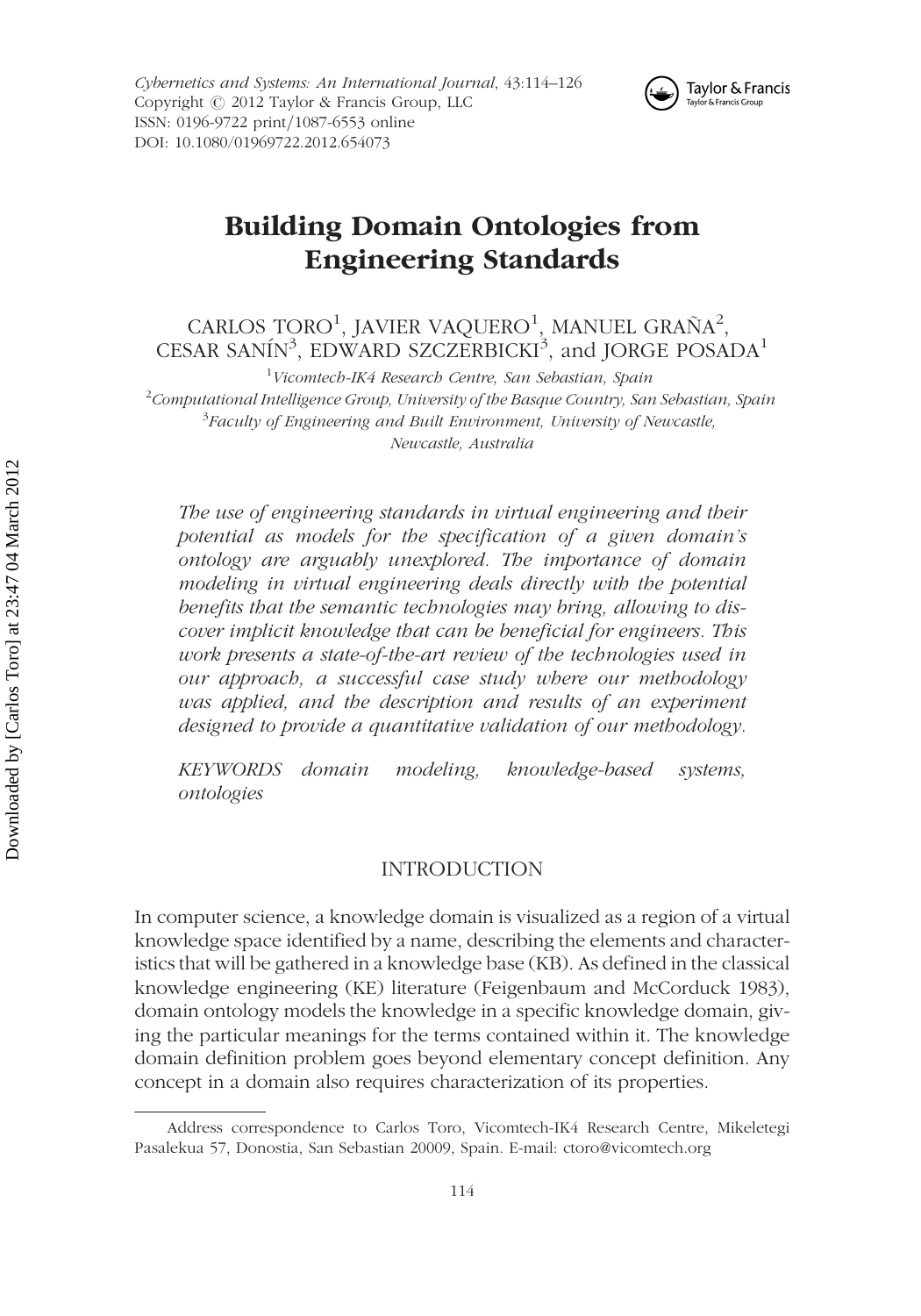Interest in industrial applications of ontologies has surged in the last years. They have been proposed for issues as diverse as the efficient knowledge transfer from the research center to the production center (Frank and Gardoni 2005) or supply chain control (Chandra and Tumanyan 2007). There is a growing research effort on the use of ontologies to specify the knowledge involved in product manufacturing at the algorithmic (Novak and Dolsaka 2008), structural (Huang et al. 2008), and functional levels (Li et al. 2010). They are also being applied to multi-agent control of manufacturing processes (Leitao 2009), and the improvement of customer service for troubleshooting (Chua et al. 2008). The question of developing appropriate methodologies for ontology building is not an easy one. For instance, Blomqvist and Öhgren (2008) dealt with a case of developing an enterprise ontology following manual and automatic approaches. Their results were inconclusive, and they tried to merge them and use the results of both approaches simultaneously. In some cases, when well-defined information flows are defined it may be possible to semi-automatically generate ontologies that describe the system's knowledge (Paredes-Moreno et al. 2010). Thus, defining the appropriate methodologies for building ontologies or, equivalently, domain modeling, is a key problem in order to bring semantic technologies into the industrial domain. In our approach, we use domainspecific standards to guide the construction of the domain ontology. In this article we present a state-of-the-art on the different topics relevant to our work before providing a detailed description of our methodology for domain modeling based on engineering standards introduced in Toro et al. (2009) and an example where we successfully applied our methodology. We also present the conclusions extracted from a study we performed on a group of engineers experimenting with the use our methodology. Lastly, we provide some conclusions and future lines of work.

#### BASIC CONCEPTS

Knowledge may be defined as (i) the expertise and skills acquired by a person through experience or education via a theoretical or practical understanding of a subject, (ii) what is known in a particular field related to facts and information, or (iii) experimental knowledge, the awareness or familiarity gained by experience of a fact or situation (Feigenbaum and McCorduck 1983; Posada 2005). Knowledge bases can be modeled and used by computer systems to enhance their capacities. Modeling a KB means building the ontology that captures the knowledge elements and their relations.

#### Engineering Standards

Engineering standards (ES) help to increase the reliability and effectiveness of many goods and services we use. A standard is defined as an agreed-upon,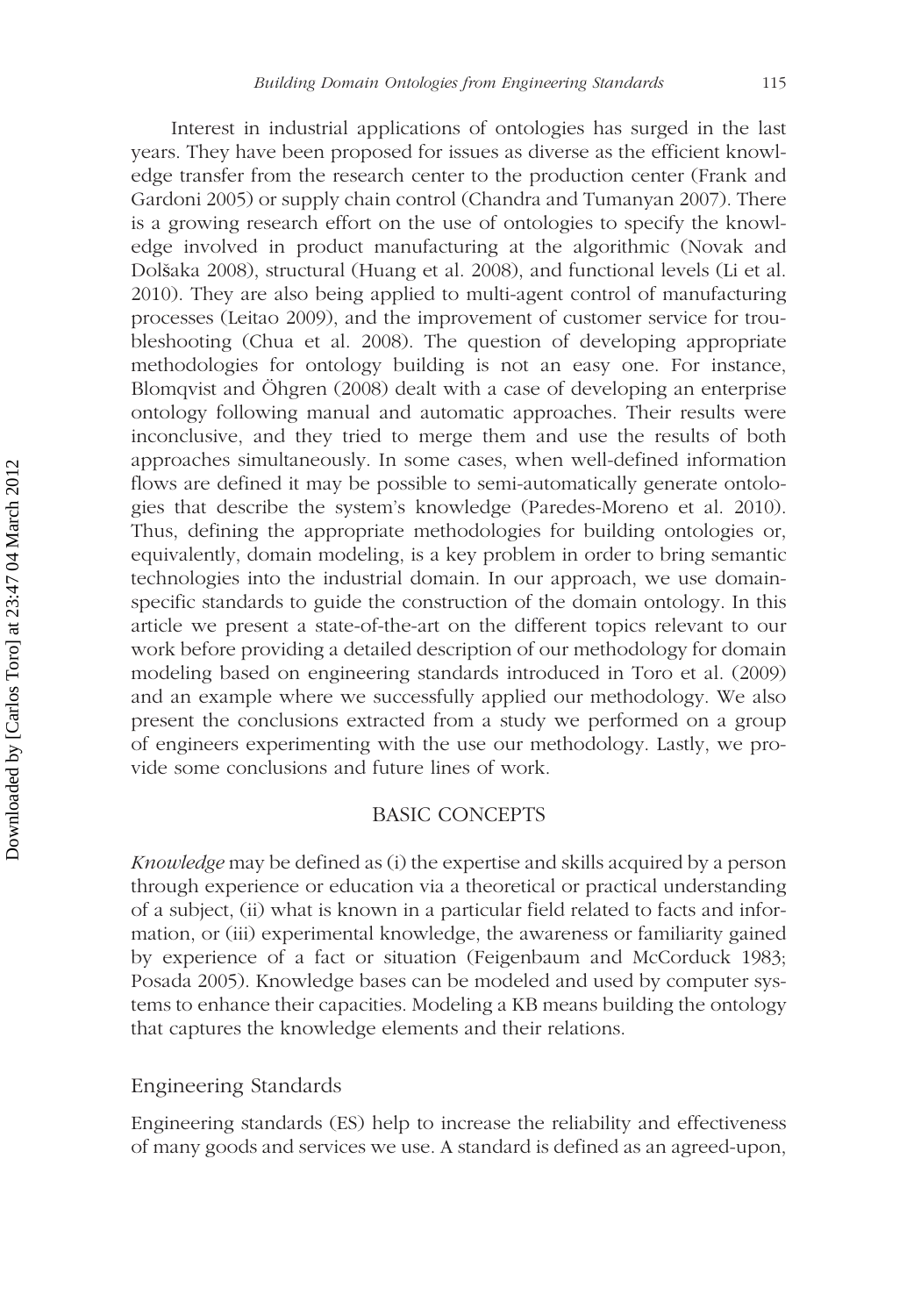repeatable way of doing something. It is a published document containing technical specification or other precise criteria designed to be used consistently as a rule, guideline, or definition (British Standards Institute).

Lead times for the development of standards vary from a matter of months to several years. As an example, British Standards are usually developed within 12–15 months, whereas international standards usually require around 3 years for their definition and approval.

### Benefits of Using Domain-Specific Standards

The ability to demonstrate compliance with widely recognized and respected standards is an effective means of differentiation in a competitive marketplace. In addition, manufacturing products or supplying services to appropriate standards maximizes their compatibility with those manufactured or offered by others, thereby increasing potential sales and widespread acceptance. As consumers become increasingly informed about their choices, conformity to recognized standards becomes pivotal for product acceptance.

The use of ES as models to build the ontology for the underlying KB provides the following benefits:

- . Consensus: The process of defining the standard requires a lot of effort to establish a consensus about terminology, organization, and logic of the domain. Therefore, KB models based on standards will profit from the already built-in consensus; thus, they likely will be widely accepted and recognized as relevant.
- . Information format support: Many virtual engineering applications (VEA) support standards as input/output information formats. This helps in the categorization of elements and the mapping of such elements into the KB.
- . Minimal semantic loss: Semantic loss occurs when the meaning of a specification is partially lost in the process of building the specified product. The definition of an ES usually considers not only the element's concept in isolation but the relation of such an element to surrounding objects. This is indeed a very valuable feature of ES when supporting ontology building, because it helps in the conservation of the semantic properties of such elements.
- . Ease of knowledge transfer for a new domain modeling based on existing standards: If there is no existing ES for a given domain, an ES complying with similar characteristics can be used.
- ES are revised on a regular basis: The nature of an ES is eminently evolutionary due to the development of new technologies for fabrication and the continuous innovation inherent in engineering paradigms. When using ES as a base for KB, there is an intrinsic guarantee that the most recent data models will be used (if the KB is updated accordingly).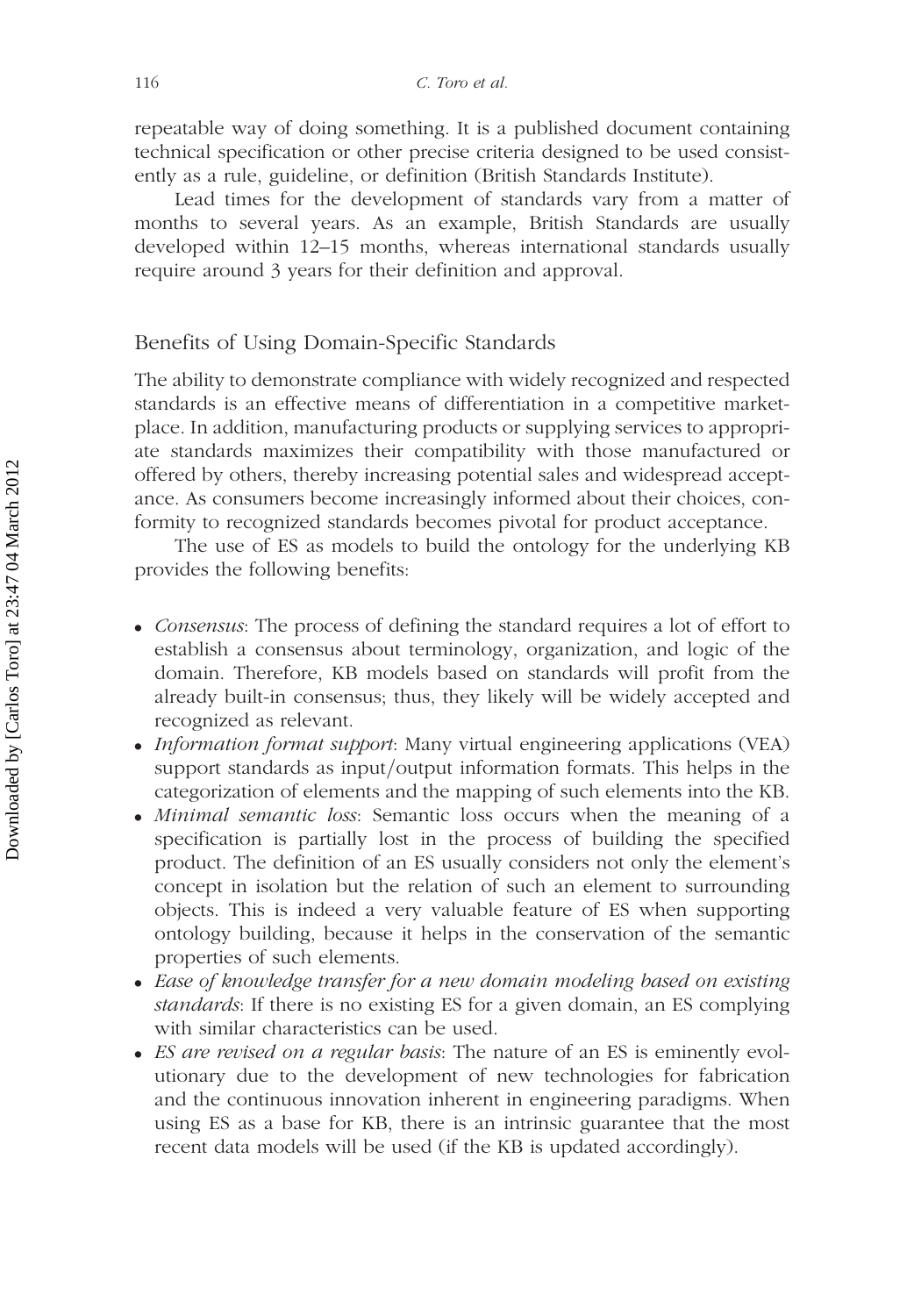The above benefits have been proven in diverse practical problems in our professional experience (Posada 2005; Toro 2009). It is on these experiences that we base our recommendation of the use of ES for an ontology engineer or knowledge engineer wishing to develop solutions for real-world applications.

#### Knowledge Engineering

The acquisition of knowledge involves complex cognitive processes that are the result of personal development and closely related with intelligence. The word *knowledge* is also used to mean the confident understanding of a subject with the ability to use it for a specific purpose if appropriate. In this article we will address a very specific application of the term for the fields of engineering and computer science. According to Feigenbaum and McCorduck (1983), KE is an engineering discipline that involves integrating knowledge into computer systems in order to solve complex problems that normally require a high level of human expertise.

#### The Semantic Web

Though the applicability of semantic modeling to industrial processes was acknowledged early on (Fox et al. 1996), it could be said that the explosion of the applications of knowledge modeling was due to the efforts to develop the so-called semantic Web. Leading search engines, such as Google, introduced these techniques in order to obtain better accuracy and performance in their search processes for the answers to submitted queries. The semantic Web is said to be an extension of the traditional Web that is derived from the idea of Tim Berners-Lee, according to which the known Web acts as a universal medium for data, information, and knowledge exchange. In essence, the semantic Web consists of a set of design principles, collaborative working groups, and technologies, of which some remain unimplemented. Standardization initiatives by the W3C (World Wide Web Consortium) are in fact recommendations, including some of the predominant technologies such as Resource Description Framework (RDF), a variety of data interchange formats (e.g.,  $RDF/Extensible$ Markup Language [XML]), and notations such as the RDF Schema (RDFS) and the Web Ontology Language (OWL), all of which are intended to provide a formal description of concepts, terms, and relationships within a given knowledge domain. Humans are capable of using Web resources in order to find information on a given subject. However, it is difficult for a computer to accomplish this task without direct human interaction because traditional Web pages are designed to be read by people, not by machines.

#### Knowledge Domain Modeling Using Ontologies

We base our approach on the widely accepted definition of *ontology* given by Gruber (1995) in the computer science domain: ontology is the explicit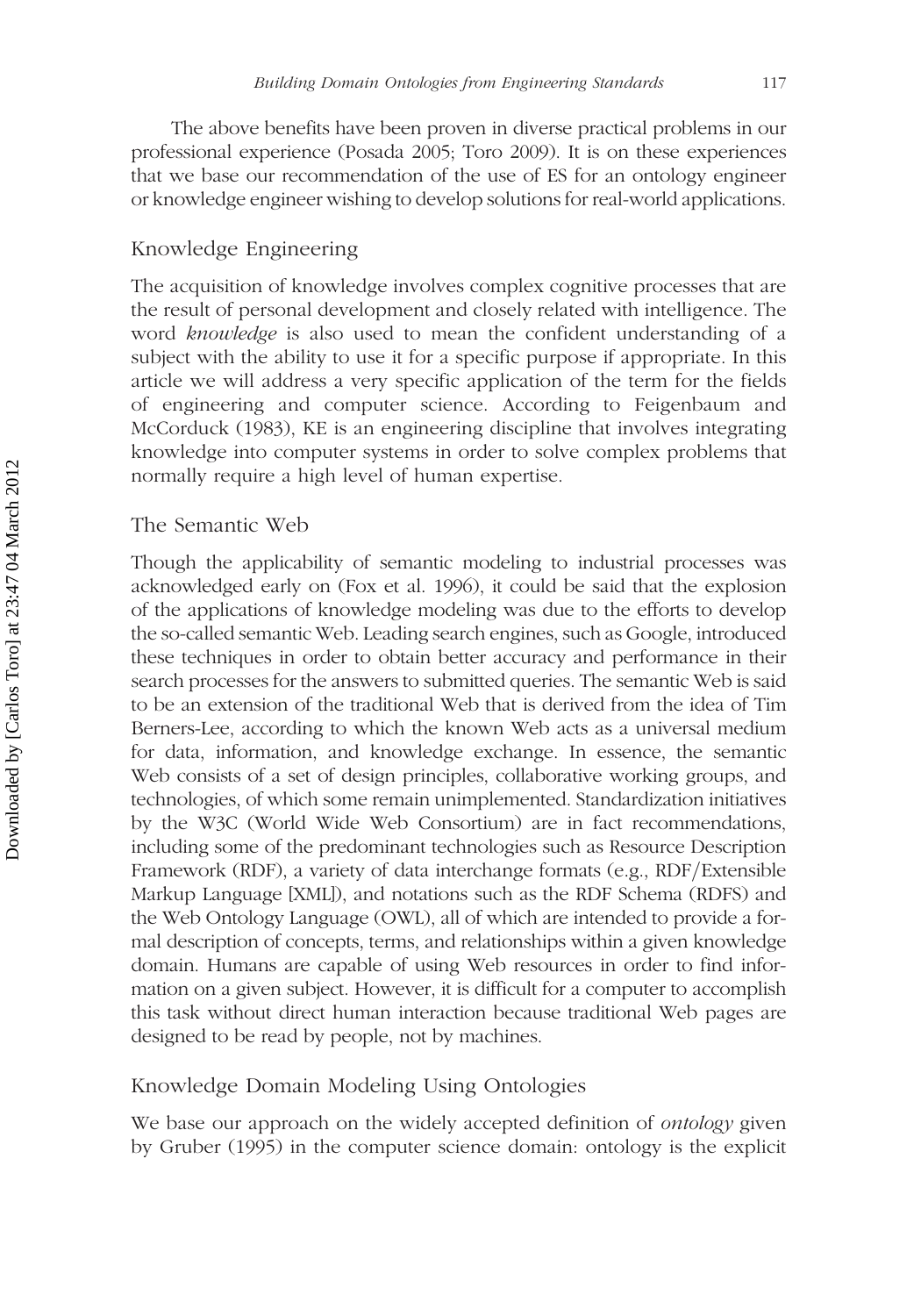specification of a conceptualization; that is, it is a description of the concepts and relationships in a domain. Some of the reasons to use ontologies in knowledge domain modeling are (i) to separate a domain's knowledge from actual knowledge, (ii) to analyze a domain's knowledge, (iii) to share a common understanding of the structure of information between people or software agents, (iv) to enable the reuse of domain knowledge, and (v) to make domain assumptions explicit. To our knowledge, there are few reported cases where standards are used along with semantic technologies. The best example is the notorious case of CIDOC-CRM (CIDOC Conceptual Reference Model; Posada 2005), whose primary role as a formal ontology is to facilitate the integration, mediation, and interchange of heterogeneous cultural heritage information from heterogeneous sources. Some of the main reasons to build an ontology as a domain model are to (Posada 2005; Morbach et al. 2009; Toro 2009)

- . share common understanding of the structure of information,
- . enable the reuse of domain knowledge,
- . make domain assumptions explicit,
- . separate domain knowledge from operational knowledge, and
- . analyze domain knowledge.

#### Virtual Engineering

Virtual engineering (VE) is defined as the integration of geometric models and related engineering tools (such as analysis, simulation, etc.) within a computerized environment that facilitates multidisciplinary and collaborative product development (Toro 2009).

The goal of VE is to improve the engineer's focus on solving the problems at hand, saving precious time and efforts on gathering, managing, modeling, and analyzing information about the problem. VE is centered in the user, providing a collaborative framework to integrate design models, simulation results, test data, and other decision support tools in a computational environment that eases its access. According to McCorkle et al. (2003) ''a key aim of virtual engineering is to engage the human capacity for complex evaluation.'' However, VE is highly dependent on implementation issues and on the software and metatools employed for its design. Virtual engineering applications (VEAs) are instantiations of the VE concept in a particular domain of practice. Any engineering-focused software helping the engineer to perform a design task with some degree of integration of computational resources is a VEA. Nevertheless, current VEAs still barely exploit the potential for the use of contextual information, user experience, and, in general, knowledge that can be modeled and inferred with the aid of semantic-based techniques.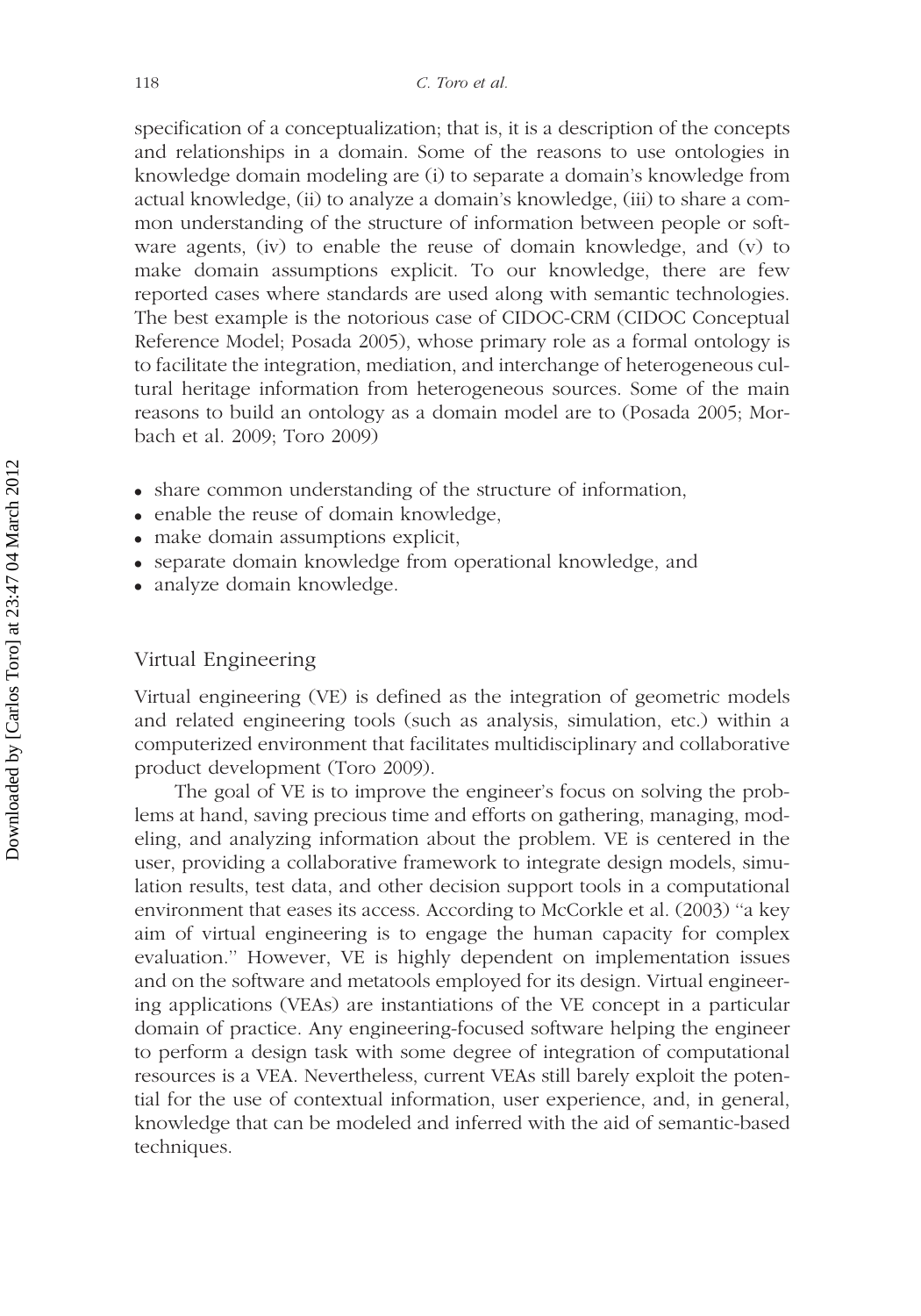## A METHODOLOGY FOR THE USE OF ES AS MODELS FOR DOMAINS

The use of ES as models for knowledge domains is beneficial for the semantic enhancement of VEAs because a consensual domain provide the capability of more accurate real-world–to–VEA mapping tools that ease the identification and pairing of real-world elements with the virtual objects that belong to the VEA. No matter where the elements were modeled, if they are in compliance with the standard, such elements will share a common name and properties across the whole product life cycle, making them more usable by knowledge-based tools.

Our methodology is divided in a series of logical stages that must be performed to assure a correct modeling of the knowledge domain. As can be seen in Figure 1, it is decomposed into four layers, namely, define, identify, model, and instantiate, encompassing eight stages described as follows:

- Stage 1—Definition: an identification of the purpose and requirements of the domain is made. We specify the purpose of the KB, the information that will be stored, and the needed level of detail of such information.
- Stage 2—Selection of the standard: there is a search of a standard that suits the defined needs. To fully grasp the usefulness of this selection, the chosen standard must be studied in detail: how it is constructed, what can be done in order to extend it, etc.
- . Stage 3—Class identification: an identification of the possible data representation classes that model the domain is performed; classes are categorized in a tree-like structure of the more general terms.
- Stage 4—Property identification: the characteristics that can be measured or determined by data types (string, integer, etc.) are identified in each class (e.g., length). Then, characteristics that relate a class with other classes (relation types) are identified. In general, data type characteristics are easily recognizable and obtained by simple interrogations. Relation



FIGURE 1 Our methodology for domain modeling based on standards.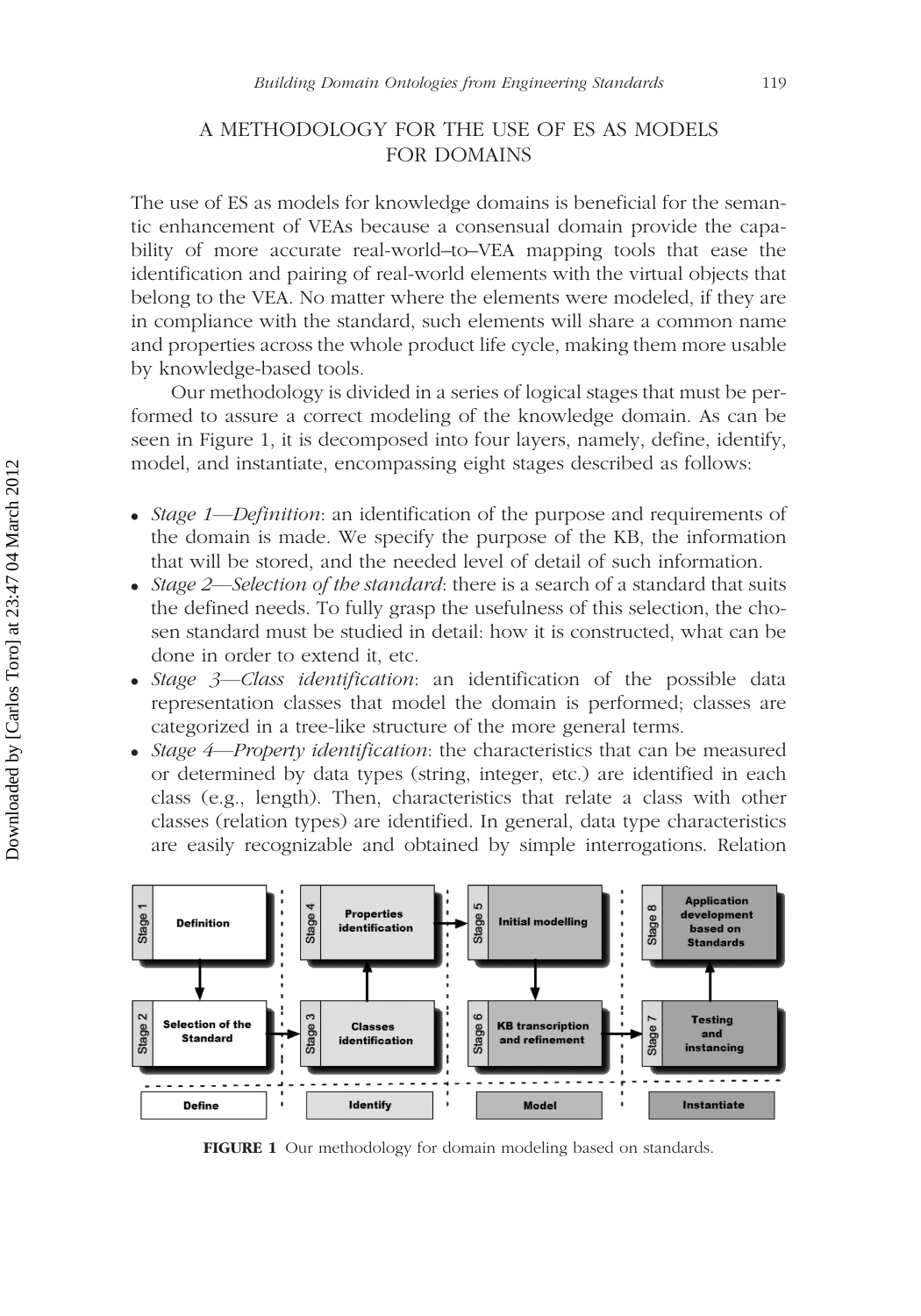types are more difficult to find, because generally when talking about a geometric model, sets of elements are categorized as geometric primitives rather than functional objects. For the aforementioned case, solutions like the process of branding and matching presented by Posada (2005) can be used.

- . Stage 5—Initial modeling: a subset of the domain is chosen in order to verify the complexity of the overall modeling and the real capabilities of the KB. Because the elaboration of a KB is an iterative incremental process by nature, this small test must answer initial modeling needs.
- . Stage 6—KB transcription and refinement: sometimes the initial modeling is enough for the KB to fulfill the design requirements in stage 1. However, verification of the transcription using the capabilities of a reasoning tool to check the congruence of the KB is highly recommended. Once the transcription is done, a refinement process takes place. In this stage any needed extension of the standard takes place.
- . Stage 7—Testing and instancing: testing of the instances and the creation of an automatic instancing mechanism are performed. As a final step, some individuals conforming to the specification of the classes can be manually modeled using an ad hoc editor. This process can be automated if any Application Programming Interface (API) tools are available. This step does not strictly fall into the model design process but is for any KB model to be of practical use.
- . Stage 8—Application development based on standards: the VEA using the domain model is developed. This last stage comprises the actual usability of the domain. It is here where the VEA takes advantage from semantics, via the enhancement obtained by having a better described and consensual domain model.

Using ES in this scenario could be very beneficial, for reasons explained earlier. However, there are possible drawbacks to such an approach:

- . The design of the standard could be functional biased: In some cases, the ES is oriented toward a functional description, leading to potential semantic loss, because the standard does not include all of the parameters required for a complete domain modeling. For those cases an extension of the class should be performed in order to obtain a complete KB, and it is advisable to double-check whether the parameter is a fundamental one or if there is a way to obtain its value by interrogating neighbor elements. If the need to specify the parameter is fundamental and the model extension is unavoidable, it should be clearly specified as an ''outside the standard feature.''
- . The standard can disappear or be absorbed by another standard: Due to lack of use or administrative reasons, some standards disappear. In such cases, the use of a KB based on such an ES could be maintained, but it would be advisable to migrate the KB to a new paradigm when available.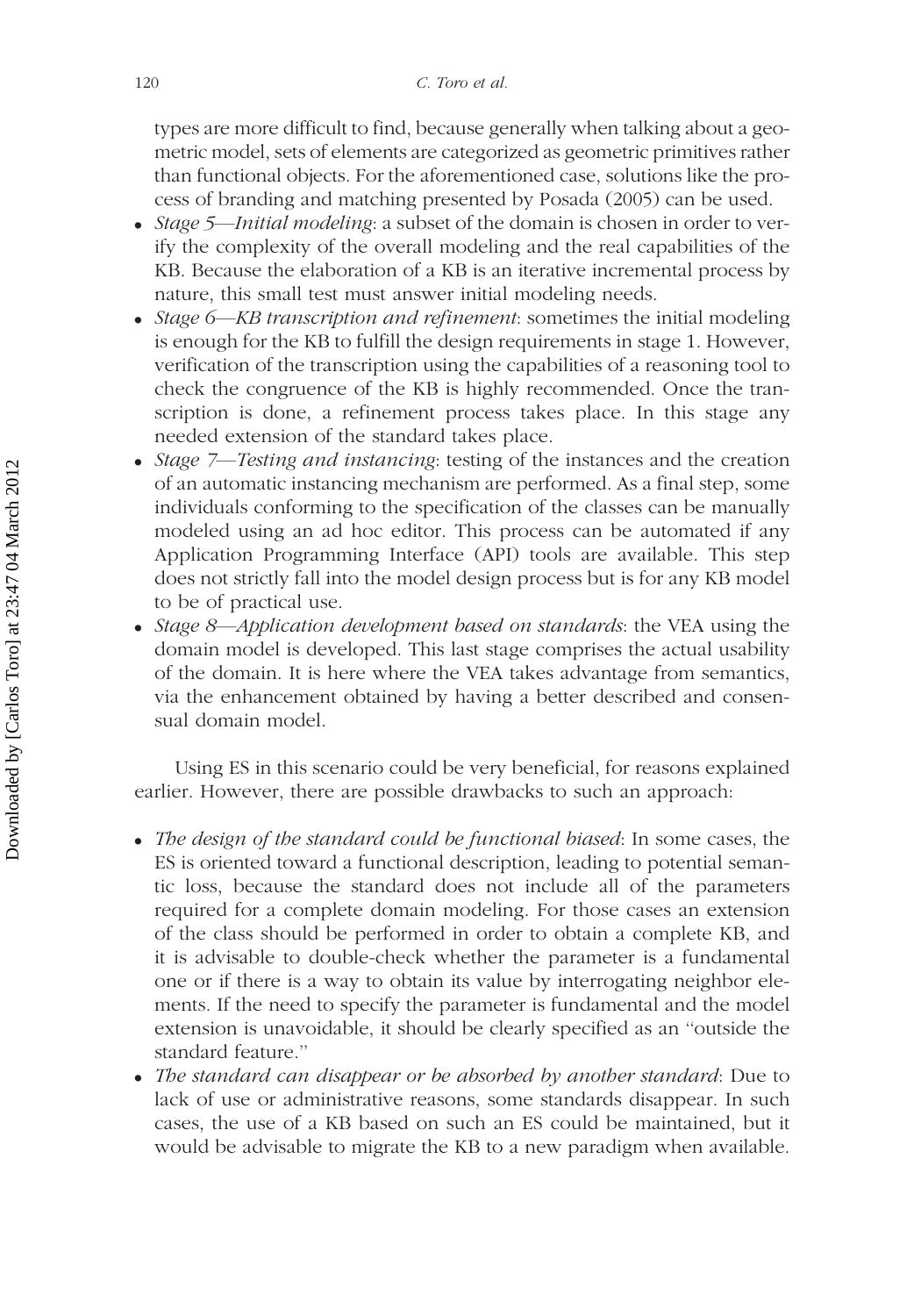In the case of absorption by another standard, the model should be reviewed in order to check its robustness.

- . The standard falls short of the domain needs: This indicates a possible immature ES or an inappropriate election by the domain designer. For both cases, reading and understanding of the standard and an extensive review of the problem's characterization (domain requisites) is advised.
- The standard could be used to model a different domain: This feature is not a bad situation at all; it means that the same domain modeling could be shared by different VEA without the need for further specifications.

### CASE STUDY

The methodology for knowledge domain modeling based on ES as described in the previous section is rather abstract, because at this level of definition it is intended for a wide variety of situations. In this section we will follow a case study that can clarify most of the issues than can appear while trying to apply this methodology.

- . Stage 1—Definition: Let us consider the general problem of modeling the knowledge involved in the design of an industrial plant and, more specifically, the issues involved in the modeling of a flange element.
- . Stage 2—Selection of the standard: Searching standards-related public information, we find that there is an International Organization for Standardization (ISO) standard that could be used as a guide for the modeling of the flange: ISO 10303 AP 227, related to industrial plants (Toro 2009).
- . Stage 3—Class identification: Upon examination of the standard we find that a description of a flange element exists; this description as obtained from the published standard is depicted in Figure 2.
- . Stage 4—Identifying properties: Looking at the properties of the flange element, we create the classification shown in Table 1. The criteria for choosing the concept are provided by an expert in the field who works as a knowledge engineer.

#### 4.2.84 Flange



FIGURE 2 STEP standard excerpt relevant to the case study.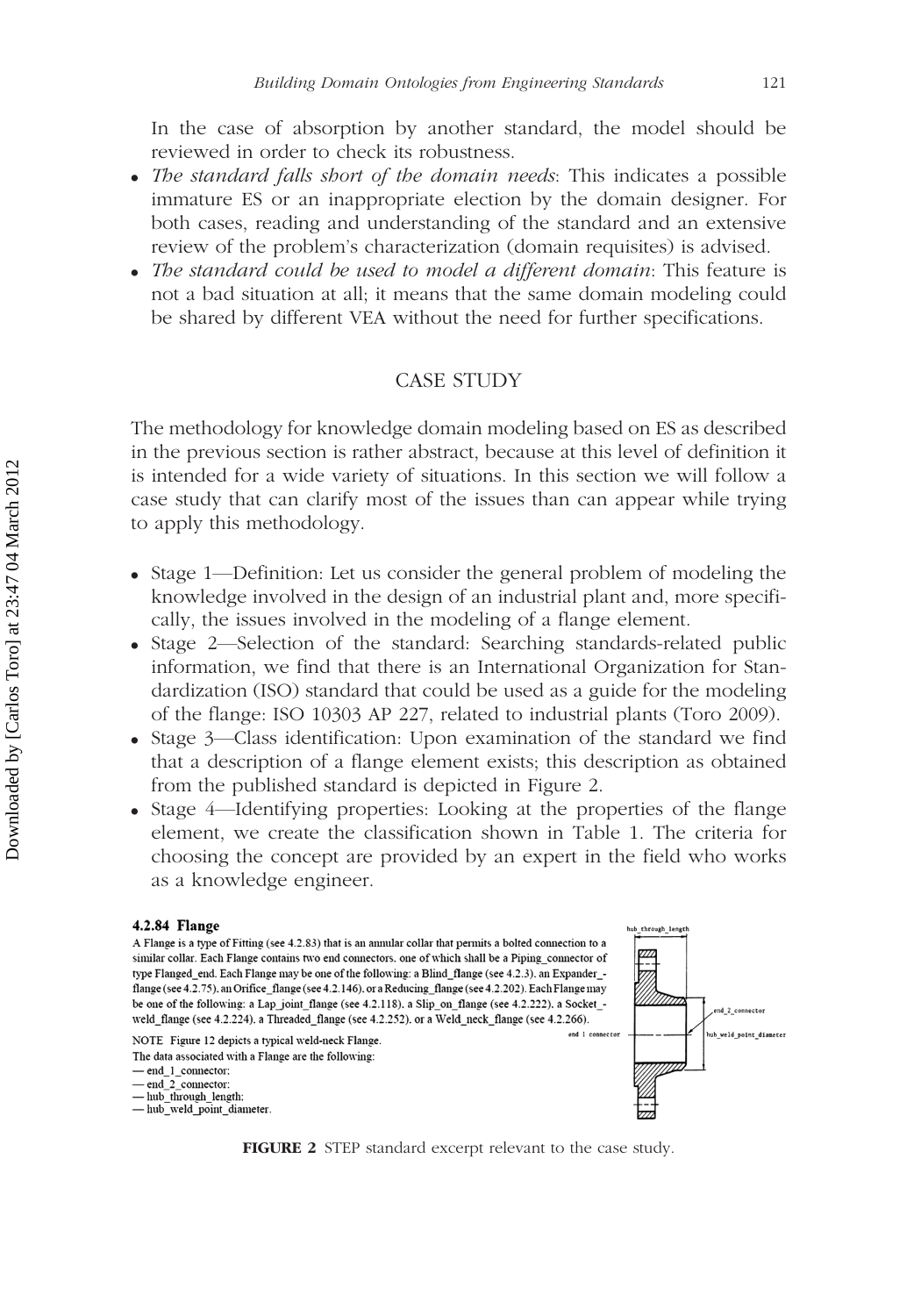| Name                    | Property_type | Value   |  |
|-------------------------|---------------|---------|--|
| hub_through_length      | Data          | Doubts  |  |
| hub_weld_point_diameter | Data          | Double  |  |
| end 1 connector         | Relational    | Element |  |
| end 2 connector         | Relational    | Element |  |

TABLE 1 Flange Identified Properties

- Stage 5—Initial modeling: We use the Protégé ontology editor to build the model of the flange element, as shown in Figure 3.
- . Stage 6—Knowledge base transcription and refinement: For the case under study, we decide than the standard contains enough information for our modeling needs; hence, no extension is needed. The process is finalized by running a reasoning process to check the ontology for any problems at a logical level (not shown).
- Stage 7—Testing and instancing: We use the Protégé OWL API for the generation of Java source code suitable for the semi-automatic instancing of individuals.
- . Stage 8—Application development based on standards: As pointed out before, this last stage comprises the actual usability of the knowledge domain model. In our case we used the modeled domain in order to match graphic elements coming from a 3D model with parameters for a semantic synonym graphical adaptation as explained in Toro (2009). Figure 4 depicts such a matching for the example.

### FIELD VALIDATION OF OUR METHODOLOGY

In order to test our methodology and obtain some empirical evidence of the benefits gained when dealing with real problems, we conducted a field study that consisted of asking groups of people to solve a modeling problem following the application of our methodology. The study was performed on a group of engineers comprising two differentiated subgroups. Computer science fieldworkers who had a basic knowledge of task, user, and even



FIGURE 3 Modeling of the (a) flange class, (b) data type, and (c) relational properties.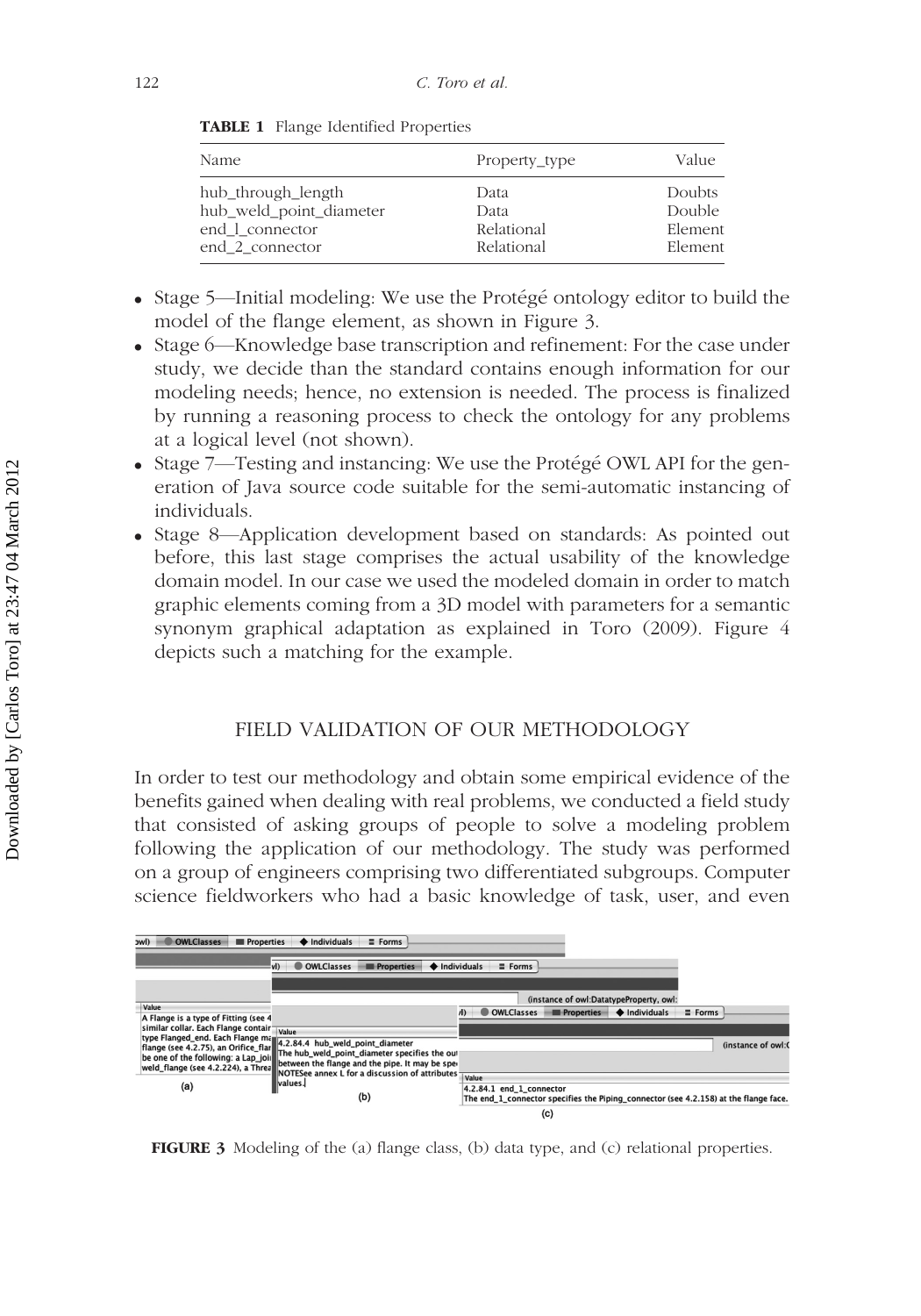

FIGURE 4 Application development.

knowledge domain modeling techniques composed the first subgroup. The second subgroup was a more technically oriented group of individuals who had a certain degree of expertise in ES because they have worked on implementing products that follow some ES (e.g., digital TV broadcasting standards, education-related standards). Both groups were presented with the task of a fluid transport element composition modeling problem comprising a pipe, a valve, and a  $90^{\circ}$  elbow; these are sketched in Figure 5.

Subject tests in both groups were told to proceed in two steps: first they had to define the elements using only their expertise. In a second stage, after provide each subject test in both groups with reduced versions of two ES (ISO-STEP and CIS/2) (including the parts describing the set of elements needed to model the element composition) and a complete explanation of our methodology, they were instructed to follow our methodology step by step. Therfore, they produced two models of the system, one of which was produced prior to being introduced to our methodology. That was intended to measure the improvement in the model's quality.

After the modeling stage, the models were exchanged among the participants; that is, each subject took a model built by another subject. Then, the subjects were asked a series of questions about the composition. Such questions had to be solved on the basis of the received model. If the model was not able to answer some of the questions, the subject test had to indicate this fact. Table 2 depicts the composition of the test groups in our study and their standard choice.

As can be seen, of 57 participants, 25 (43.8%) were familiar with some standard. The majority of the participants chose to work with one of the



FIGURE 5 Modeling problem (color figure available online).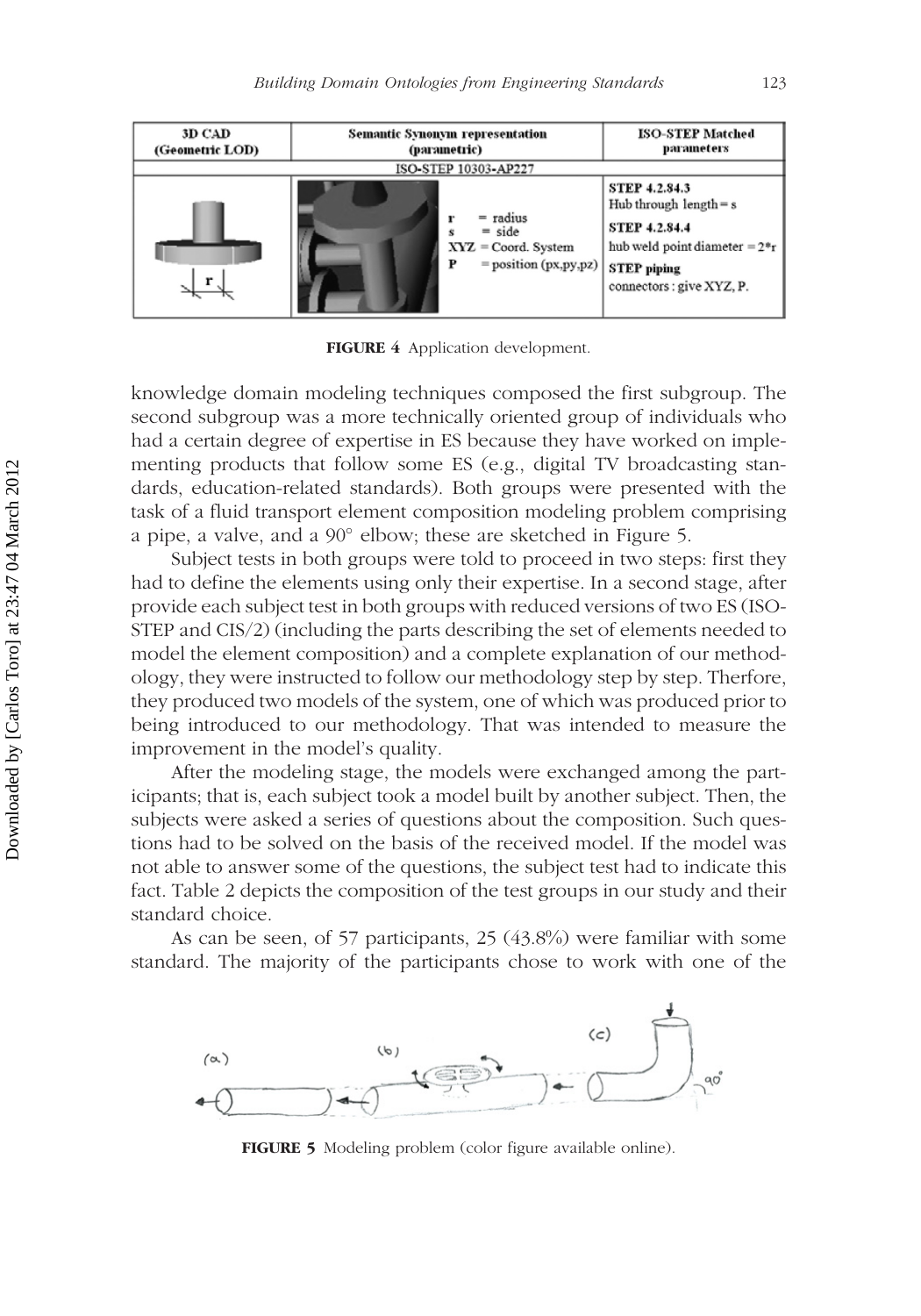| Group affinity | Participants | Chose STEP | Chose CIS | Chose OWN |
|----------------|--------------|------------|-----------|-----------|
| Standards      | רג           |            |           |           |
| Knowledge      | 32           |            |           |           |
| <b>Totals</b>  |              | 28         |           |           |

TABLE 2 Test Groups and Their Selected Approach (Standards for ES Experts, Knowledge for Knowledge Engineers)

TABLE 3 Questions Posed to Test Groups

| Questions       | Input for $(a)$   | Radius of $(b)$   | Input for $(b)$  | Input for $(c)$   |
|-----------------|-------------------|-------------------|------------------|-------------------|
| Radius of $(a)$ | Output for $(a)$  | Type of $(b)$     | Output for $(b)$ | Output for $(c)$  |
| Length of $(a)$ | Rugosity of $(a)$ | Rugosity of $(b)$ | Radius of $(c)$  | Rugosity of $(c)$ |

standards we provided. Of those who declared a certain familiarity ES, the STEP standard was chosen by 16 participants  $(64%)$  and CIS/2 by 8 participants (32%), only one did not use either standard (roughly 0.4%): those who implemented standards perceived the usefulness of standardization processes. Of the participants with some knowledge engineering expertise (32), the selected source for modeling was more equilibrated between options the provided  $(38\%$  chose STEP,  $28\%$  chose CIS/2, and  $34\%$  used neither standard). Following our experiment, we randomly chose 25 of the 32 KE expert subjects to test the degree of understanding of the task imposed and asked them the questions shown in Table 3.

The questions aimed to explore the quality of the models provided to the subjects, in the sense that they must notice if it is possible to answer the question using the information given by the model. Poor modeling methodologies lead to information loss in generated models, resulting in the impossibility to answer some of the questions. We found that the test subjects did not answer around 30% of the questions when the models handed to them were those produced before being exposed to our methodology. Information involving relations with other elements were frequently overlooked in the domain models designed without taking into account our methodology. Moreover, we observed that knowledge engineers' domain models had an almost complete lack of information related to physical measurements (e.g., rugosity).

#### CONCLUSIONS AND FUTURE WORK

The use of ES as a model for knowledge domains is clearly beneficial for the semantic enhancement of VEA. In this article we presented a new methodology for domain modeling based on ES. We discussed some of the benefits of standards as guidelines for knowledge-based domain modeling and some potential challenges along with possible approaches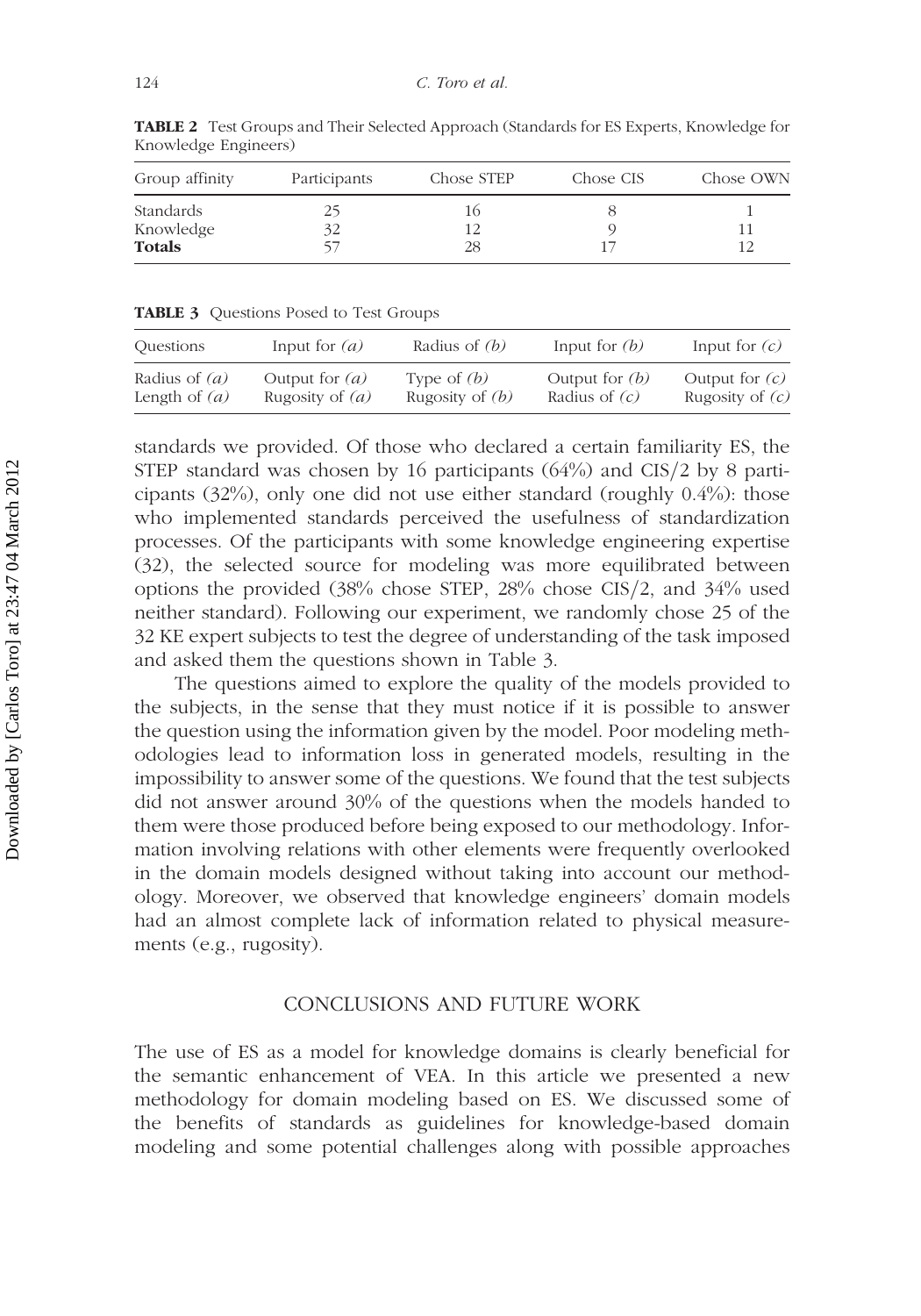to overcome them. We detailed a case study to illustrate the processes involved in our methodological approach. Finally, we performed a field study with a group of volunteer engineers to evaluate the improvement in knowledge model quality introduced by our approach. We conclude from the field study that for both knowledge engineering and novice subjects the use of our methodology was clearly beneficial because it led to the construction of models that allowed more questions about the modeled systems to be answered. To our knowledge it is the first time that a proposed knowledge modeling methodology was tested empirically. Validation of such methodologies is usually subjective. We intend in the future to perform a new series of field tests on mixed working groups composed of one knowledge engineer and one standards expert involving a similar test. We hypothesize that this kind of tandem would benefit even more from our methodology We conclude that a domain expert is always needed in a domain modeling problems, no matter which methodology the knowledge engineers follows; however, a simple and clear modeling paradigm such as the one we present provides good guidelines for the modeling tasks and at the same time simplifies diversification and responsibilities of the domain modeling team. As future work, we also intend to test and compare our methodology and other established methods that could be used for domain modeling such as commonKADS (Schreiber et al. 2000), etc.

#### REFERENCES

- Berners-Lee, T., Hendler, J., and Lassila, O. "The semantic web." Scientific American 284, no. 5 (2001): 34–44.
- Blomqvist, E. and Öhgren, A. "Constructing an Enterprise Ontology for an Automotive Supplier.'' Engineering Applications of Artificial Intelligence 21 (2008): 386–97.
- British Standards Institute. ''BSI Standards.'' Available at: http://www.bsigroup.com/ (accessed June 30, 2011).
- Chandra, C. and Tumanyan, A. ''Organization and Problem Ontology for Supply Chain Information Support System.'' Data & Knowledge Engineering 61 (2007): 263–80.
- Chua, B. H., Lee, C. E., and Ho, C. S. ''An Ontology-Supported Database Refurbishing Technique and Its Application in Mining Actionable Troubleshooting Rules from Real-Life Databases.'' Engineering Applications of Artificial Intelligence 21 (2008): 1430–42.
- Crowley, A. J. and Watson, A. S. CIMsteel Integration Standards Release 2, Vol. 1–6. Ascot, UK: The Steel Construction Institute, 2000.
- Feigenbaum, E. and McCorduck, P. The 5th Generation. Boston, MA: Addison-Wesley, 1983.
- Fox, M. S., Barbuceanu, M., and Gruninger, M. ''An Organisation Ontology for Enterprise Modelling: Preliminary Concepts for Linking Structure and Behaviour.'' Computers in Industry 29 (1996): 123–34.